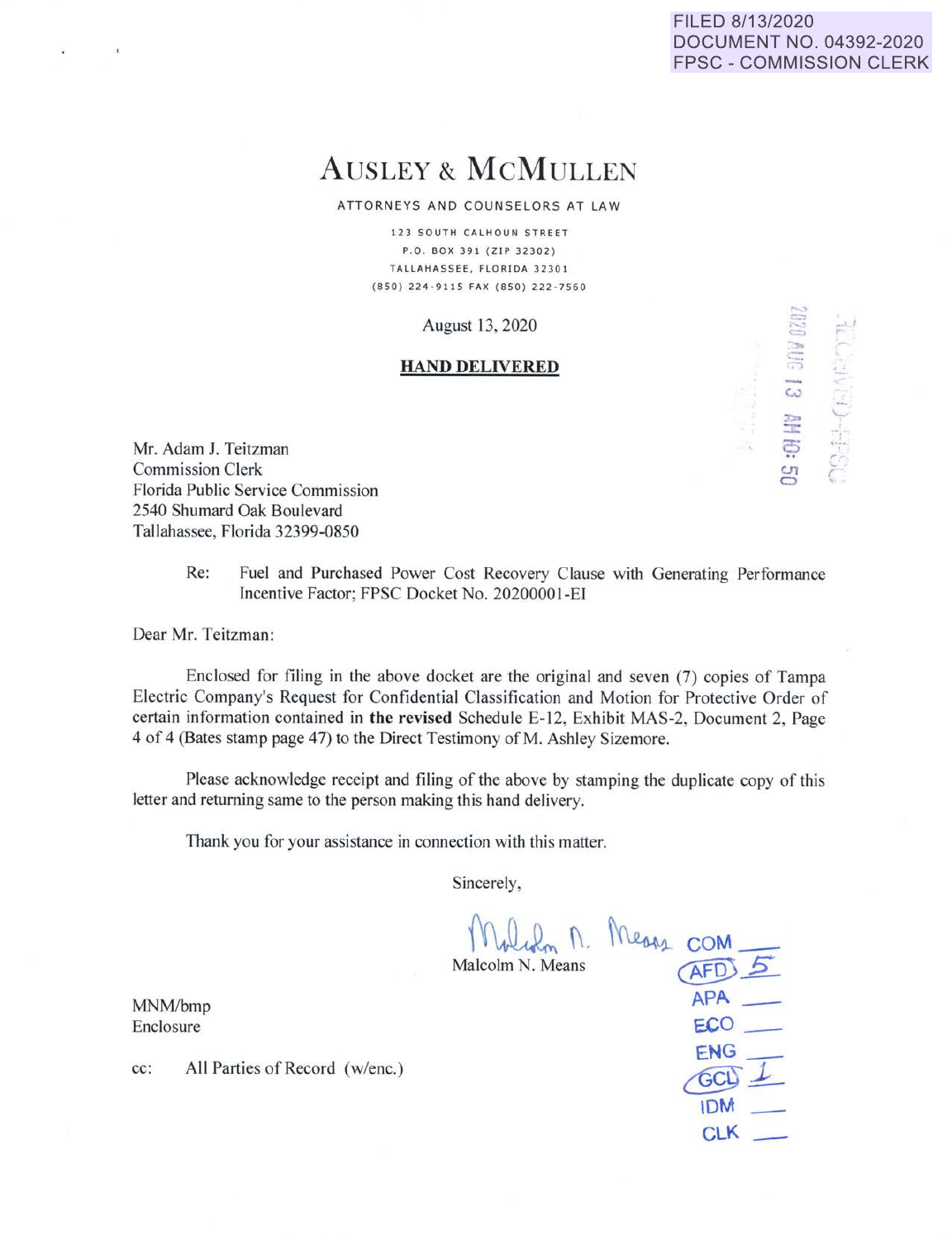## BEFORE THE FLORIDA PUBLIC SERVICE COMMISSION

) ) ) )

In re: Fuel and Purchased Power Cost Recovery Clause and Generating Performance Incentive Factor.  $\Box$ 

 $\mathbf{r}$  .

 $\lambda=0$ 

DOCKET NO. 2020000 I-EI

FILED: August 13, 2020

## **TAMPA ELECTRIC COMPANY'S REQUEST FOR CONFIDENTIAL CLASSIFICATION AND MOTION FOR TEMPORARY PROTECTIVE ORDER**

Tampa Electric Company ("Tampa Electric" or "the company"), pursuant to Section 366.093, Florida Statutes, and Rule 25-22.006, Florida Administrative Code, hereby request confidential classification of the yellow highlighted information contained in the following described document(s) ("the Document(s)") stamped "CONFIDENTIAL" and all information that is or may be printed on yellow paper stock stamped "CONFIDENTIAL" within the Document(s), all of said confidential information being hereinafter referred to as "Confidential Information."

#### **Description of the Document{s)**

**Revised** Schedule El2, Exhibit MAS-2, Document 2, Page 4 of 4 to the Direct Testimony of M. Ashley Sizemore (Bates Stamp page 47), a single copy of which is being simultaneously filed with the Commission on a confidential basis under a separate transmittal letter. Bates Stamp page 47 contains certain information ("Confidential Information") highlighted in yellow. In support of this request, the company states:

1. Subsection 366.093(1), Florida Statutes, provides that any records "found by the Commission to be propriety confidential business information shall be kept confidential and shall be exempt from s. 119.07(1), Florida Statutes [requiring disclosure under the Public Records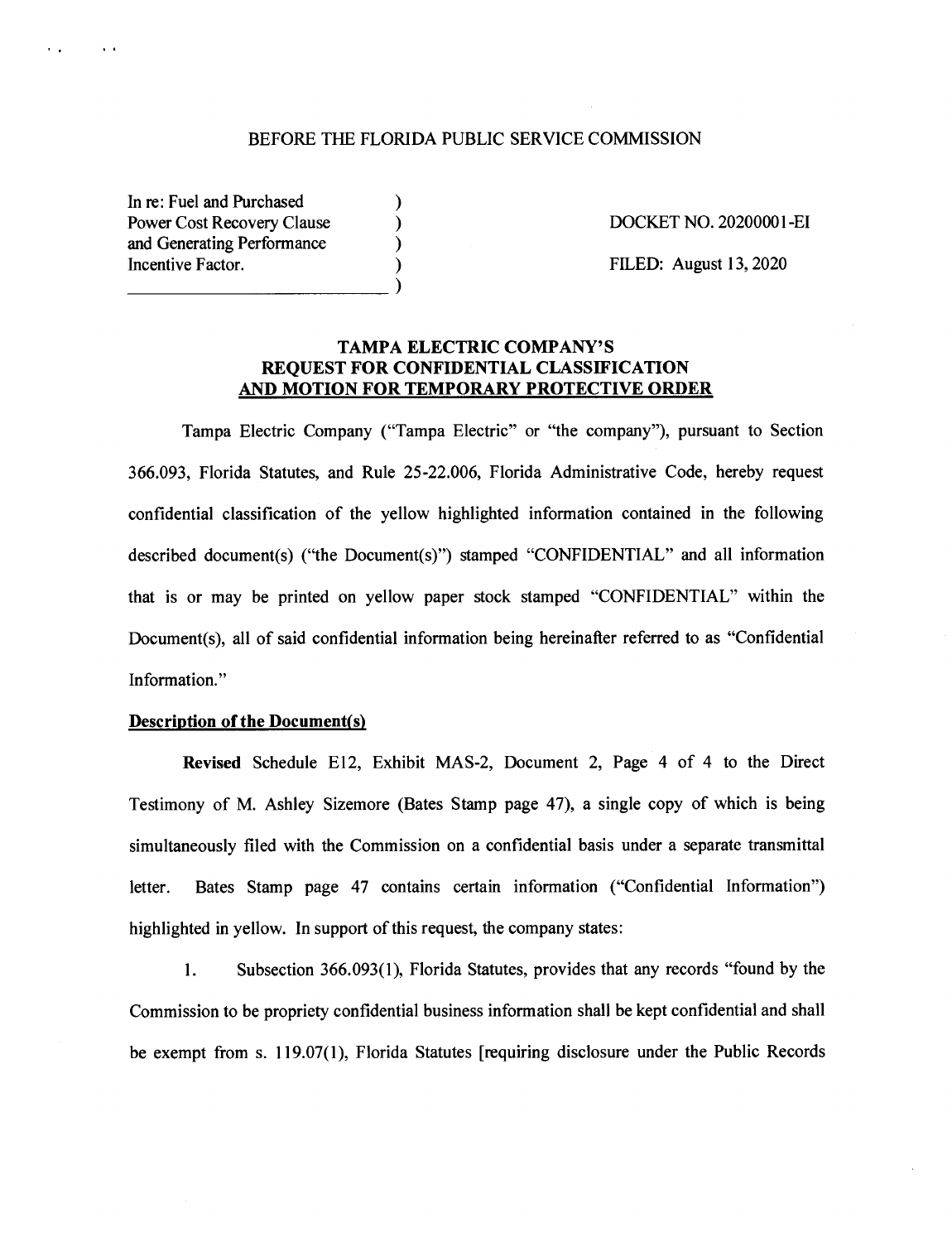Act]." Proprietary confidential business information includes, but is not limited to "[i]nformation concerning ... contractual data, the disclosure of which would impair the efforts of the public utility or its affiliates to contract for goods or services on favorable terms." Subsection 366.093(3)(d), Florida Statutes. Proprietary confidential business information also includes "[i]information relating to competitive interests, the disclosure of which would impair the competitive business of the provider of the information." Section 366.093(3)(e), Florida Statutes. The Confidential Information that is the subject of this request and motion falls within the statutory categories and, thus, constitutes propriety confidential business information entitled to protection under Section 366.093, Florida Statutes, and Rule 25-22.006, Florida Administrative Code.

 $\mathbf{r}=\mathbf{r}$ 

 $\epsilon$  .  $\epsilon$ 

2. Attached hereto as Exhibit "A" is a justification for confidential treatment of the Confidential Information contained in the Document(s).

3. Attached hereto as Exhibit "B" is a notification that public versions of the abovedescribed document were filed with the Commission electronically on August 12.

4. The Confidential Information contained in the above-described document(s) is intended to be and is treated by Tampa Electric as private and has not been publicly disclosed.

5. For the same reasons set forth herein in support of its request for confidential classification, Tampa Electric also moves the Commission for entry of a temporary protective order pursuant to Rule 25-22.006(6)(c), Florida Administrative Code, protecting the Confidential Information from public disclosure.

2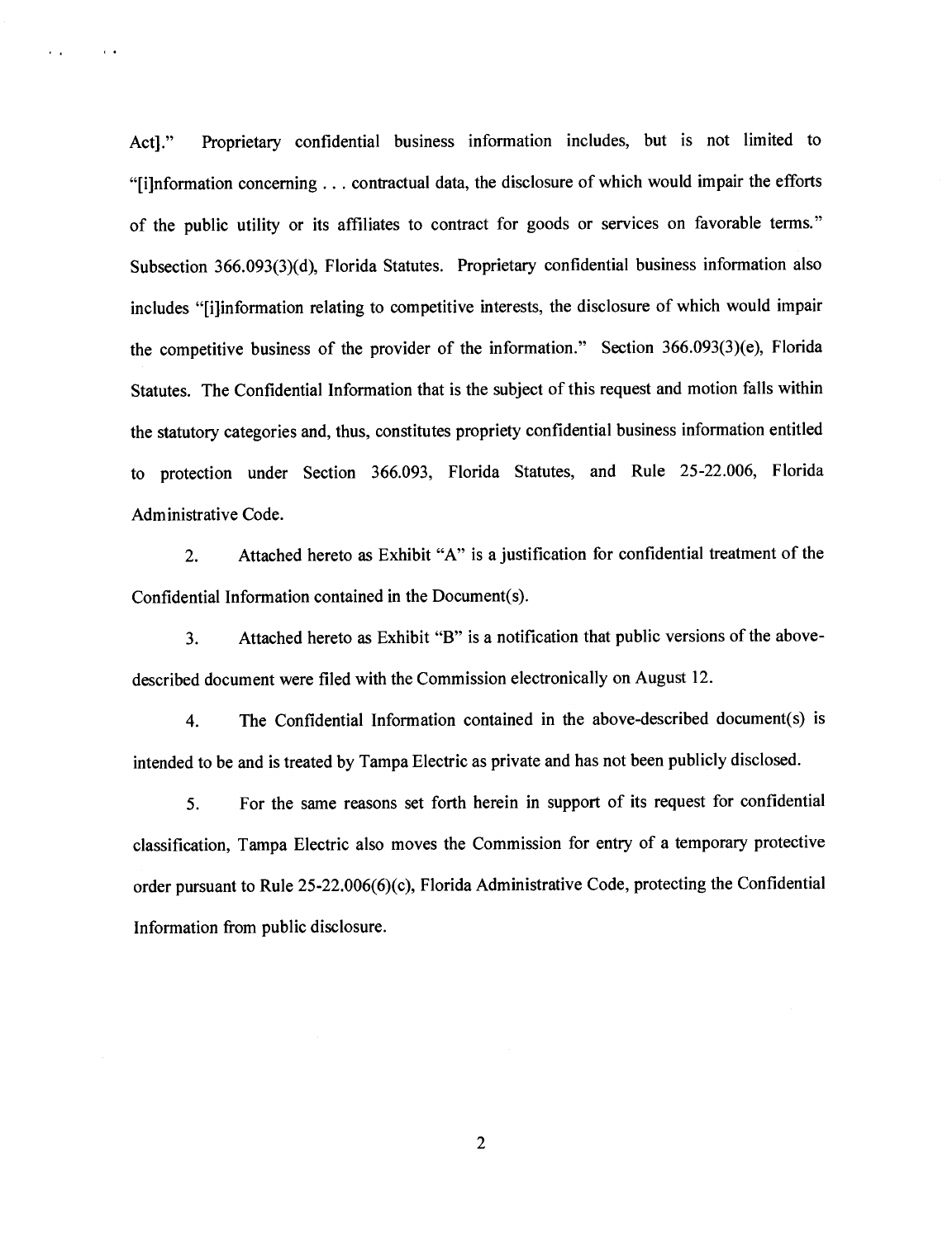#### **Requested Duration of Confidential Classification**

 $\mathbf{v}$  .

 $\sim$ 

6. Tampa Electric requests that the Confidential Information be treated by the Commission as confidential proprietary business information for at least the 18 month period prescribed in Rule 25-22.006(9)(a), Florida Administrative Code. If, and to the extent that the company is in need of confidential classification of the Confidential Information beyond the 18 month period set forth in the Commission rule, the justification and grounds for such extended confidential treatment are set forth in Exhibit "C" to this request and motion.

WHEREFORE, Tampa Electric Company respectfully requests that the Confidential Information that is the subject of this request and motion be accorded confidential classification for the reasons set forth herein and for a minimum period of 18 months, subject to any request for a longer period of confidential classification as may be set forth in Exhibit "C" to this request and motion. The company further moves for the entry of a temporary protective order pursuant to Rule  $25-22.006(6)(c)$ , Florida Administrative Code, protecting the Confidential Information from public disclosure.

DATED this 13th day of August 2020.

Respectfully submitted,

Weden M. Means

JAMES D. BEASLEY jbeasley@ausley.com J. JEFFRY WAHLEN jwahlen@ausley.com MALCOLM N. MEANS mmeans@ausley.com Ausley McMullen Post Office Box 391 Tallahassee, Florida 32302 (850) 224-91 15 ATTORNEYS FOR TAMPA ELECTRIC COMPANY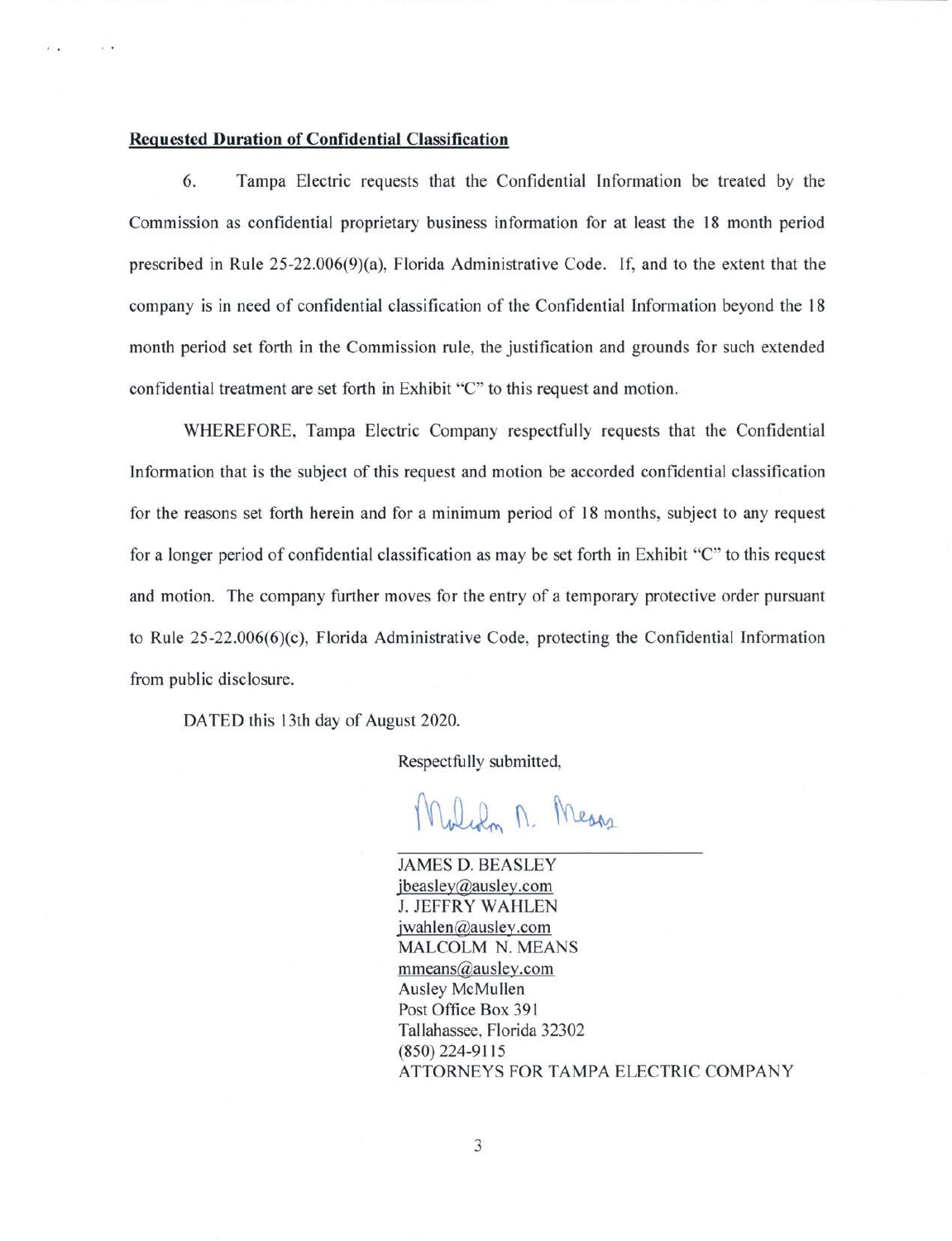## **CERTIFICATE OF SERVICE**

I HEREBY CERTIFY that a true and correct copy of the foregoing Request for Confidential Classification and Motion for Temporary Protective Order, filed on behalf of Tampa Electric Company, has been served by electronic mail on this 13th day of August 2020, to the following:

Ms. Suzanne Brownless Office of the General Counsel Florida Public Service Commission 2540 Shumard Oak Boulevard Tallahassee, FL 32399-0850 sbrownle@psc.state.fl.us

 $\sim$   $\sim$ 

 $\mathbf{r}$ 

Ms. Patricia A. Christensen Mr. J. R. Kelly Thomas A. (Tad) David Mireille Fall-Fry Stephanie A. Morse Charles J. Rehwinkel Office of Public Counsel 111 West Madison Street - Room 812 Tallahassee, FL 32399-1400 christensen. patty@leg.state. fl.us kelly.jr@leg.state.fl.us david.tad@leg.state.fl.us fall-fry.mireille@leg.state.fl.us morse.stephanie@leg.state.fl.us rehwinkel.charles@leg.state.fl.us

Ms. Dianne M. Triplett Duke Energy Florida 299 First Avenue North St. Petersburg, FL 33701 Dianne.triplett@duke-energy.com FLRegulatoryLegal@duke-energy.com

Mr. Matthew R. Bernier Senior Counsel Duke Energy Florida 106 East College A venue, Suite 800 Tallahassee, FL 32301-7740 Matthew.bernier@duke-energy.com Ms. Beth Keating Gunster, Yoakley & Stewart, P.A. 215 S. Monroe St., Suite 601 Tallahassee, FL 32301 bkeating@gunster.com

Maria Moncada David M. Lee Florida Power & Light Company 700 Universe Boulevard Juno Beach, FL 33408-0420 maria.moncada@fpl.com david.lee@fpl.com

Mr. Kenneth Hoffman Vice President, Regulatory Relations Florida Power & Light Company 215 South Monroe Street, Suite 810 Tallahassee, FL 32301-1859 ken.hoffinan@fpl.com

Mr. Mike Cassel Regulatory and Governmental Affairs Florida Public Utilities Company Florida Division of Chesapeake Utilities Corp. 1750 SW 14th Street, Suite 200 Fernandina Beach, FL 32034 mcassel@fpuc.com

Mr. Russell A. Badders Vice President & Associate General Counsel Gulf Power Company One Energy Place Pensacola FL 32520 russell.badders@nexteranergy.com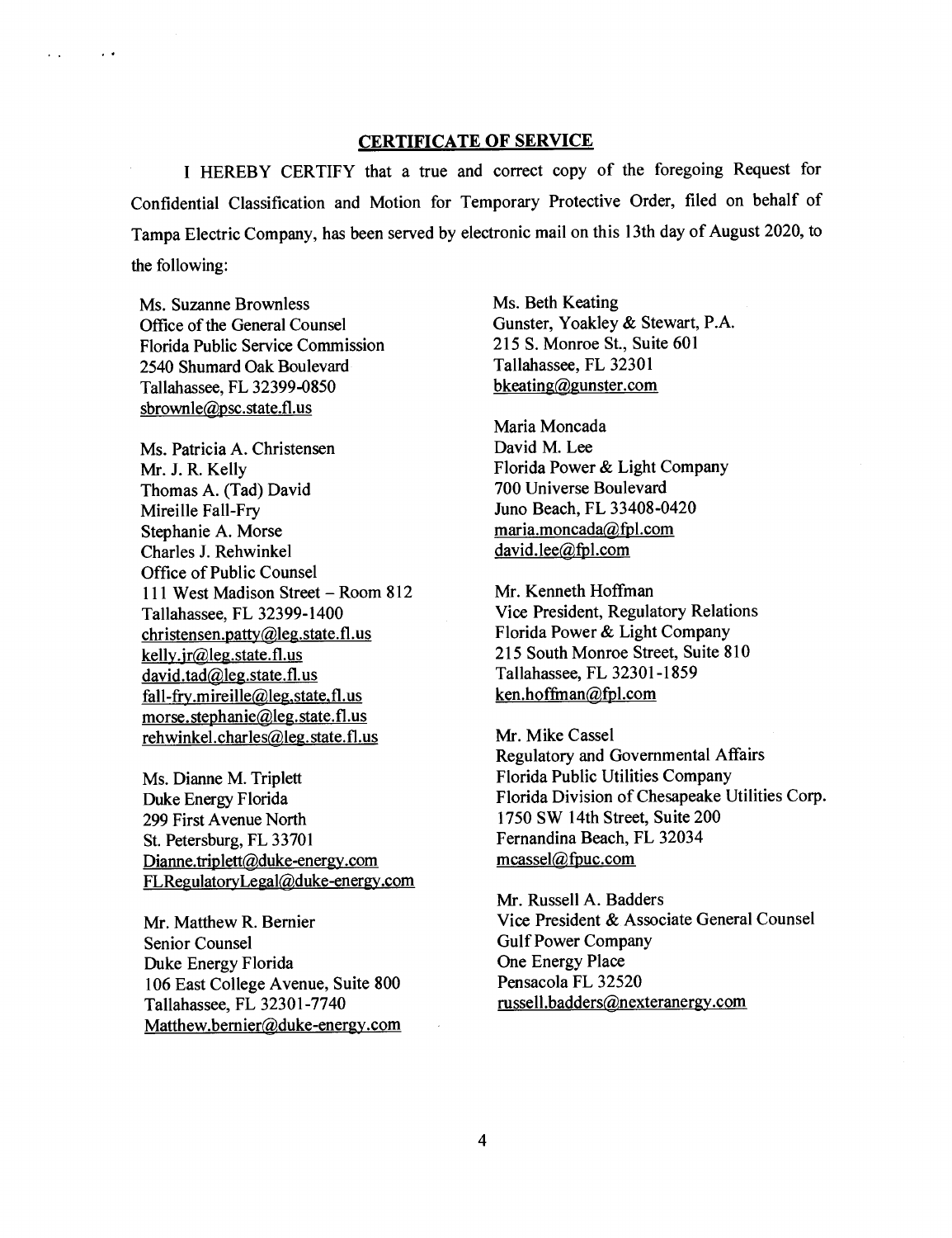Mr. Jon C Moyle, Jr. Moyle Law Firm I 18 North Gadsden Street Tallahassee, FL 3230 I jmoyle@moylelaw.com

 $\sim$   $^{\circ}$ 

 $\mathbf{r}$ 

Mr. Robert Scheffel Wright Mr. John T. LaVia, III Gardner, Bist, Wiener, Wadsworth, Bowden, Bush, Dee, La Via & Wright, P.A. 1300 Thomaswood Drive Tallahassee, FL 32308 Schef@gbwlegal.com Jlavia@gbwlegal.com

Mr. Steven R. Griffin Beggs & Lane P.O. Box 12950 Pensacola FL 32591 srg@beggslane.com

Mr. James W. Brew Ms. Laura W. Baker Stone Mattheis Xenopoulos & Brew, PC l 025 Thomas Jefferson Street, NW Eighth Floor, West Tower Washington, D.C. 20007-5201 jbrew@smxblaw.com lwb@smxblaw.com

Widon M. Means

**ATTORNEY**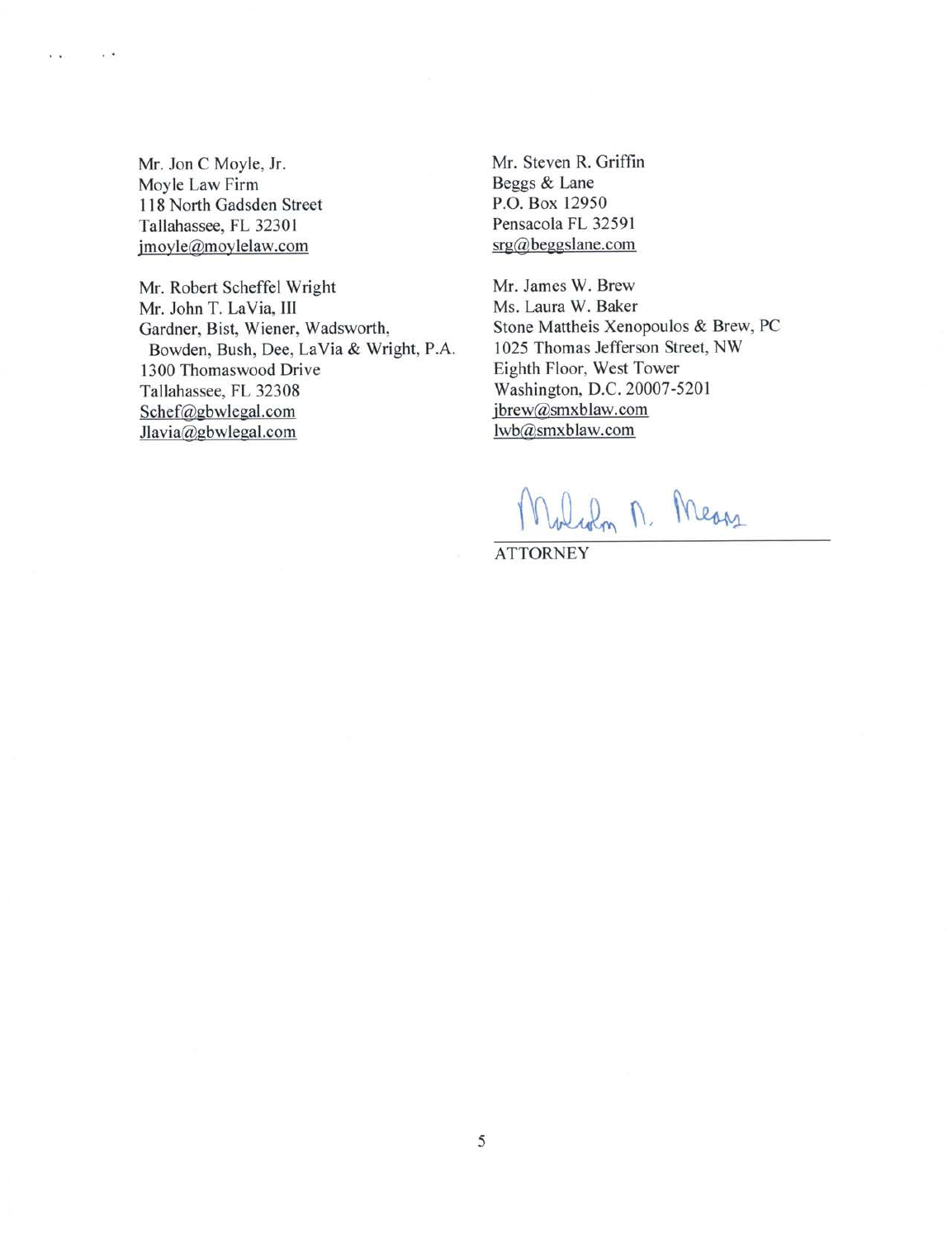# **JUSTIFICATION FOR CONFIDENTIAL TREATMENT OF HIGHLIGHTED PORTIONS OF TAMPA ELECTRIC'S WITNESS ASHLEY A. SIZEMORE'S TESTIMONY (FILED JULY 27, 2020)**

 $\ddot{\phantom{0}}$ 

 $\ddot{\phantom{0}}$ 

| Page Nos.                                               | <b>Line Nos.</b>      | <b>Detailed Description</b> | <b>Rationale</b> |
|---------------------------------------------------------|-----------------------|-----------------------------|------------------|
| <b>REVISED</b><br>Schedule E12<br>(Bates stamp page 47) | All highlighted lines | All highlighted information | (1)              |

(1) The Confidential Information shows estimated purchase amounts pursuant to confidential contracts negotiated by and between Tampa Electric Company and certain energy providers. As such, the information in question is information concerning bids or other contractual data the disclosure of which would impair the efforts of Tampa Electric to contract for goods and services on favorable terms. It is also information relating to competitive interests the disclosure of which would impair the competitive business of Tampa Electric. The Confidential Information falls within the above statutory categories and, thus, constitutes proprietary confidential business information entitled to protection under Section 366.093 and Rule 25-22.006.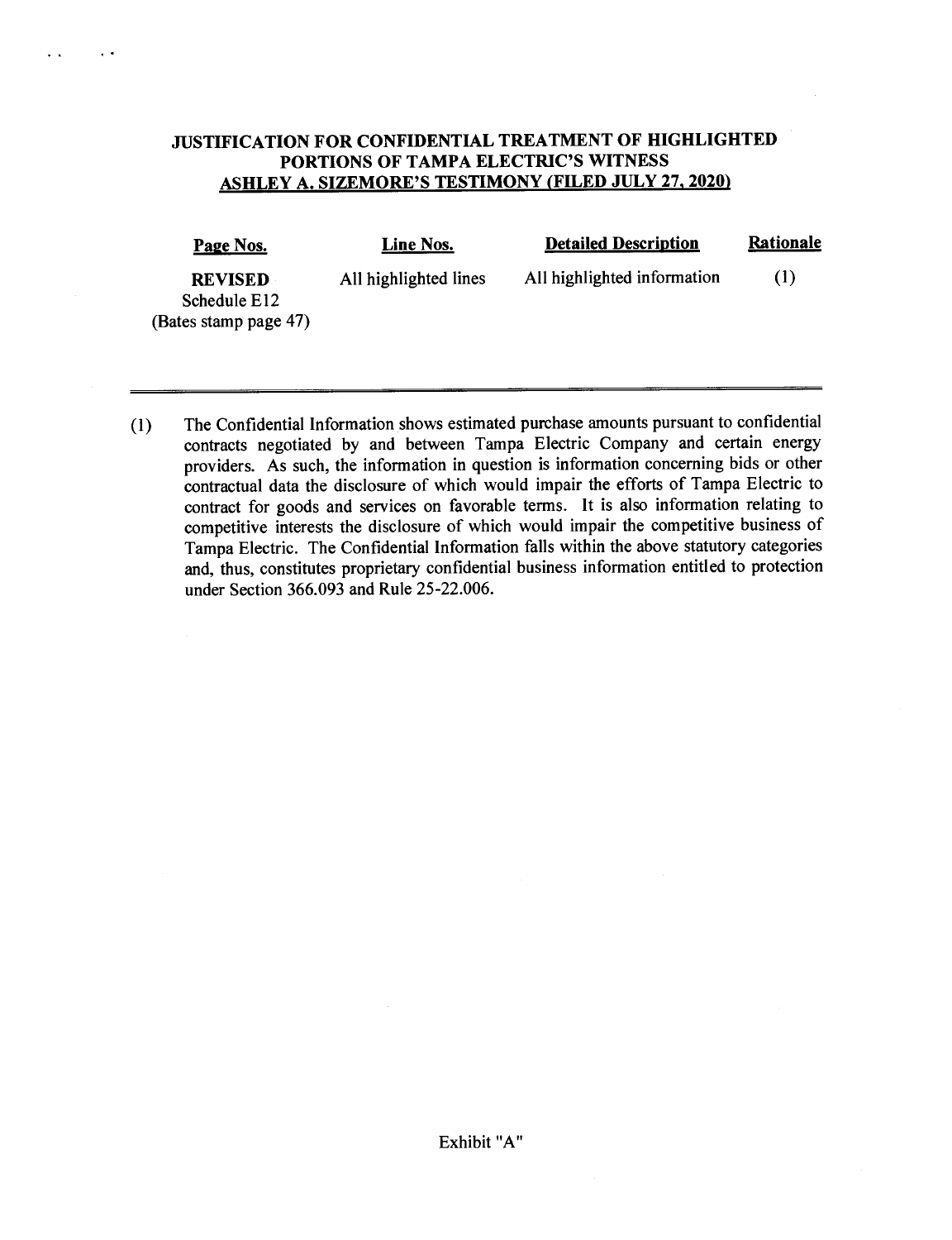# **PUBLIC VERSION(S) OF THE DOCUMENT(S)**

Attached hereto (unless previously filed as may be noted below) are two public versions of the Document(s) with the Confidential Information redacted.

Public Version(s) of the Document(s) attached

..

 $\ddot{\phantom{1}}$ 

Public Version(s) of the Document(s) in question were separately filed on August 12 electronically  $X$